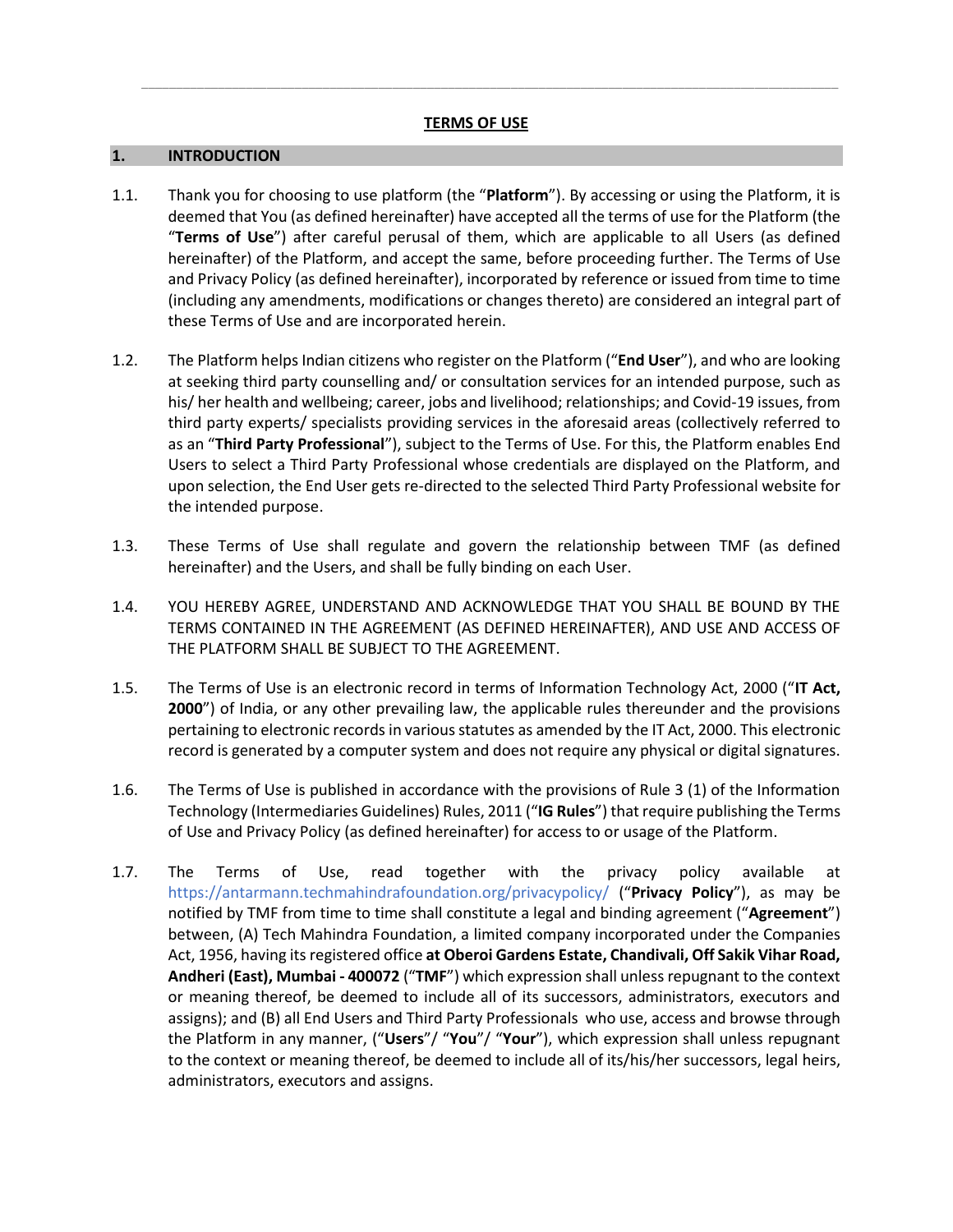1.8. The Agreement, *inter alia*, provides the terms and conditions that define Your legal rights and obligations and governs (i) Your use and access to the Platform through the website https://antarmann.techmahindrafoundation.org/, and/ or mobile and tablet applications, and (ii) the End User being redirected to a Third Party Professional for counselling/ consultation services being sought by the End User, depending on the area of expertise of a Third Party Professional (collectively referred to as the "**Services**").

*\_\_\_\_\_\_\_\_\_\_\_\_\_\_\_\_\_\_\_\_\_\_\_\_\_\_\_\_\_\_\_\_\_\_\_\_\_\_\_\_\_\_\_\_\_\_\_\_\_\_\_\_\_\_\_\_\_\_\_\_\_\_\_\_\_\_\_\_\_\_\_\_\_\_\_\_\_\_\_\_\_\_\_\_\_\_\_\_\_\_\_\_\_\_\_\_\_\_\_\_*

- 1.9. You acknowledge that this is a non-financial collaboration and You nor Your employees, agents, officers or representatives, shall not, directly or indirectly, claim any payments, fees or amounts of any kind or of any value from TMF for the purposes of this Terms of Use.
- 1.10. If You do not agree to the terms contained in the Agreement, you are advised not to proceed to access, browse, and/or use the Services made available on the Platform. The terms and conditions contained in this Agreement shall be accepted without modification. The continued access, browsing and use of the Platform and/or the Services would constitute acceptance of the terms and conditions of the Agreement.
- 1.11. When You use any current or future Services provided on the Platform, you will be subject to the rules, guidelines, policies, terms and conditions applicable to such Services and they shall be deemed incorporated into the Agreement and considered a part and parcel of the Agreement.
- 1.12. TMF may, at any time: (i) upgrade, update, change, modify, or improve the Services or a part of the Services in a manner it may deem fit, and (ii) change, amend, modify, add, or remove the contents of the Agreement in substance, or as to procedure or otherwise; in each case which will then be applicable to all Users. TMF may also alter or remove any content from the Platform without notice to You. TMF will notify You through any of the communication modes as mentioned in the Agreement in case of any changes or updates to the Agreement that TMF believes materially impact Your use of the Platform. Your continued use of the Platform following the changes or updates will mean that You accept the changes or revisions to the Agreement and agree to abide by it.

# **2. TERMS AND CONDITIONS APPLICABLE TO USERS**

- 2.1. You must be a person who can form legally binding contracts under the Indian Contract Act, 1872 ("**Contract Act**"). Persons who are "incompetent to contract" within the meaning of the Contract Act including minors, un-discharged insolvents etc. are not eligible to use the Platform. You must be 18 years of age or older to register or visit or use the Services in any manner. By registering for, visiting the Platform or using the Services, you hereby represent and warrant to TMF that You are 18 years of age or older, and that You have the right, authority and capacity to register and/or use the Services, and agree to abide by the Agreement. If You are below 18 years of age, it is assumed that You are accessing, browsing and/or using the Platform under the supervision of Your parent or legal guardian and that Your parent or legal guardian has read and agrees to the terms of this Agreement on behalf of the You. Should TMF be made aware that You are under the age of 18 and have registered on the Platform without the supervision of Your parent or legal guardian, TMF reserves the right to deactivate Your Account (as defined hereinafter) without further notice.
- 2.2. The Agreement is governed by the provisions of Indian law, including, but not limited to: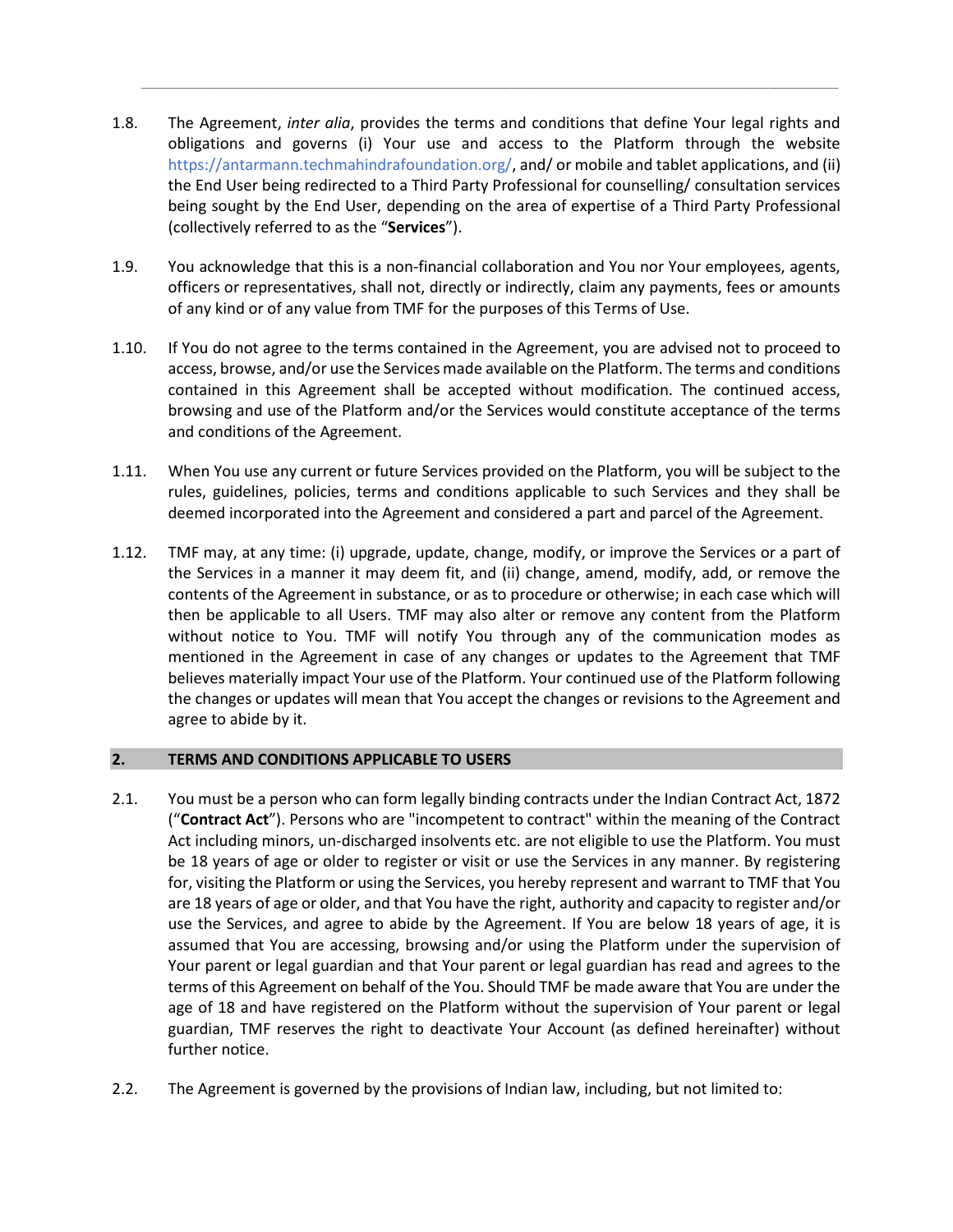- the Contract Act;
- IT Act, 2000;
- the rules, regulations, guidelines and clarifications framed thereunder, including the Information Technology (Reasonable Security Practices and Procedures and Sensitive Personal Information) Rules, 2011 ("**SPI Rules**"); and

*\_\_\_\_\_\_\_\_\_\_\_\_\_\_\_\_\_\_\_\_\_\_\_\_\_\_\_\_\_\_\_\_\_\_\_\_\_\_\_\_\_\_\_\_\_\_\_\_\_\_\_\_\_\_\_\_\_\_\_\_\_\_\_\_\_\_\_\_\_\_\_\_\_\_\_\_\_\_\_\_\_\_\_\_\_\_\_\_\_\_\_\_\_\_\_\_\_\_\_\_*

- the IG Rules.
- 2.3. For the purposes of registration, identifying a User on the Platform and to fulfil the purpose of the Platform, TMF may, from time to time, collect certain personally identifiable information described in detail in the Privacy Policy. By registering on the Platform, and when You click on the 'I accept' tab at the time of registering on the Platform or otherwise provide Your personal information, you agree to have given express and specific consent for such collection and processing of data for the purpose of use of the Platform. Registration on the Platform is onetime. You must not disclose, transfer, sublicense or otherwise part away any personally identifiable information shared on the Platform in any manner whatsoever and TMF shall bear no responsibility for any loss arising out of such disclosure.
- 2.4. You shall assume all risks, liabilities, and consequences if Your Account has been accessed illegally or without authorisation through means such as hacking. It is specifically clarified that TMF shall not be liable for any liability or consequences arising out of such unauthorized access. All such liability shall be entirely borne by You.
- 2.5. You understand and agree that upon Your registration on the Platform, you may receive text messages (including through internet-based mobile messaging) from TMF on Your registered mobile number. These messages could relate *inter alia* to Your registration in the form of OTP for confirmation of the registration process.
- 2.6. It is expressly acknowledged by You that the Platform or TMF, has not undertaken any check or verification of the Users, their credentials, information provided by them or their profiles. You agree that TMF shall not be liable in any manner for credentials, representations, acts or omissions of any User as well as the counselling/ consultation services provided by the Third Party Professional.
- 2.7. Once the User is connected to the Third Party Professional's website through the Platform for procuring the counselling/ consultation services, the Platform/ TMF shall not have any obligation, liabilities or responsibility with regard to the quality of services provided by the Third Party Professional. THE END USER AND THIRD PARTY PROFESSIONAL DISCLAIM ANY AND ALL CLAIMS, ACTIONS, SUITS AGAINST TMF ARISING OUT OF SUCH COUNSELLING/ CONSULTATION SERVICES.
- 2.8. You affirm and agree that, given the general and "as-is" nature of the Platform, you are not specifically relying on any statements, or materials contained on Platform to make any decisions. You agree to conduct your own related due diligence in relation to the consultation/ counselling services being procured or provided by You, as the case maybe.
- 2.9. The Platform is just a medium that End Users may utilize to search, identify and get redirected to Third Party Professionals. TMF is not a party to the fulfillment of any Services between an End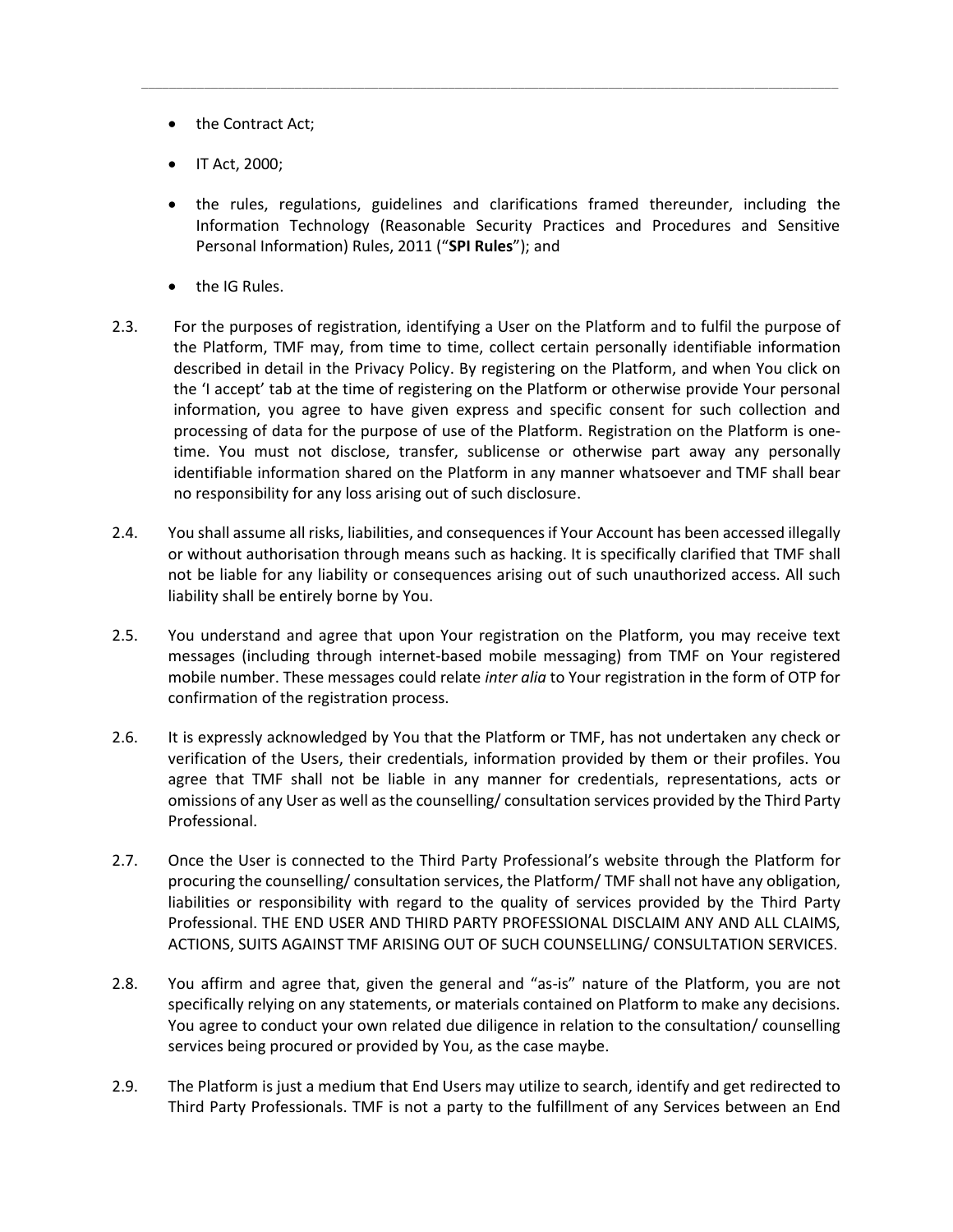User and a Third Party Professional. TMF has no control over, and does not guarantee the quality, safety or conclusiveness of the Services or the counselling/ consultation services provided, or the ability of any individual representing the Third Party Professional to provide the counselling/ consultation services in a timely and conclusive manner.

*\_\_\_\_\_\_\_\_\_\_\_\_\_\_\_\_\_\_\_\_\_\_\_\_\_\_\_\_\_\_\_\_\_\_\_\_\_\_\_\_\_\_\_\_\_\_\_\_\_\_\_\_\_\_\_\_\_\_\_\_\_\_\_\_\_\_\_\_\_\_\_\_\_\_\_\_\_\_\_\_\_\_\_\_\_\_\_\_\_\_\_\_\_\_\_\_\_\_\_\_*

- 2.10. TMF is not responsible for and will not control the manner in which a User operates. You must look solely to the User You are interacting with, for enforcement and performance of all the rights and obligations arising from Your interactions under applicable law. TMF is not and cannot be a party to any dispute arising or in connection with the counselling/ consultation services in its capacity as the owner of the Platform, which merely connects the Third Party Professional and End User basis the information provided by them on the Platform.
- 2.11. The contents of the Platform, information, text, graphics, images, logos, button icons, software and tools, data, audio, video, software codes, interface, designs and the collection, arrangement and assembly of the content on the Platform are the property of TMF, its parent company, group companies, subsidiaries, associates, affiliates, suppliers, vendors and sister companies, as the case may be ("**TMF Content**"), and are protected under copyright, trademark and other applicable laws. You shall not modify the TMF Content or sublicense, resell, rent, lease, transfer, assign, time share, reproduce, display, publicly perform, distribute, reverse engineer or otherwise use the TMF Content in any way for any public or commercial purpose or for personal gain.
- 2.12. TMF authorises You to view and access the TMF Content solely for ease of navigating on the Platform. TMF, therefore, grants You a personal, non-exclusive, non-transferable, non-assignable, non-sub licensable, limited privilege and revocable permission to enter, access and use the Platform and the Services provided therein. This permission does not include a permission for making commercial use of the TMF Content, and, any derivative use of the Platform or of TMF Content.
- 2.13. You agree and understand that TMF shall bear no responsibility or liability in relation to or arising out of any content of a User. TMF neither originates nor initiates the transmission nor selects the sender and receiver of the transmission nor selects nor modifies the information contained in the transmission. TMF does not interfere in the transaction between the Users.
- 2.14. The Platform contains links to other websites and outside services and resources, the availability and content of which is not controlled, reviewed or monitored by TMF. You agree that viewing other such websites or utilizing outside services and resources is done at Your own risk. TMF shall not be liable for any loss or damage caused or alleged to be caused by or in connection with use of or reliance on any such content, goods or services available on or through any such site or resource.
- 2.15. Any communication from TMF shall be sent only to Your registered mobile number or such other contact number or email address that You may designate, for any particular transaction.
- 2.16. While TMF shall make reasonable endeavours to maintain generally accepted standards of security and shall facilitate provision of the Services by using reasonable efforts, TMF shall not be liable for any interruption that may be caused to the Services.
- 2.17. THE PLATFORM IS PROVIDED ON AN "AS IS" BASIS, AS AVAILABLE, AND WITHOUT ANY REPRESENTATIONS OR WARRANTIES OR CONDITIONS (WHETHER EXPRESS OR IMPLIED,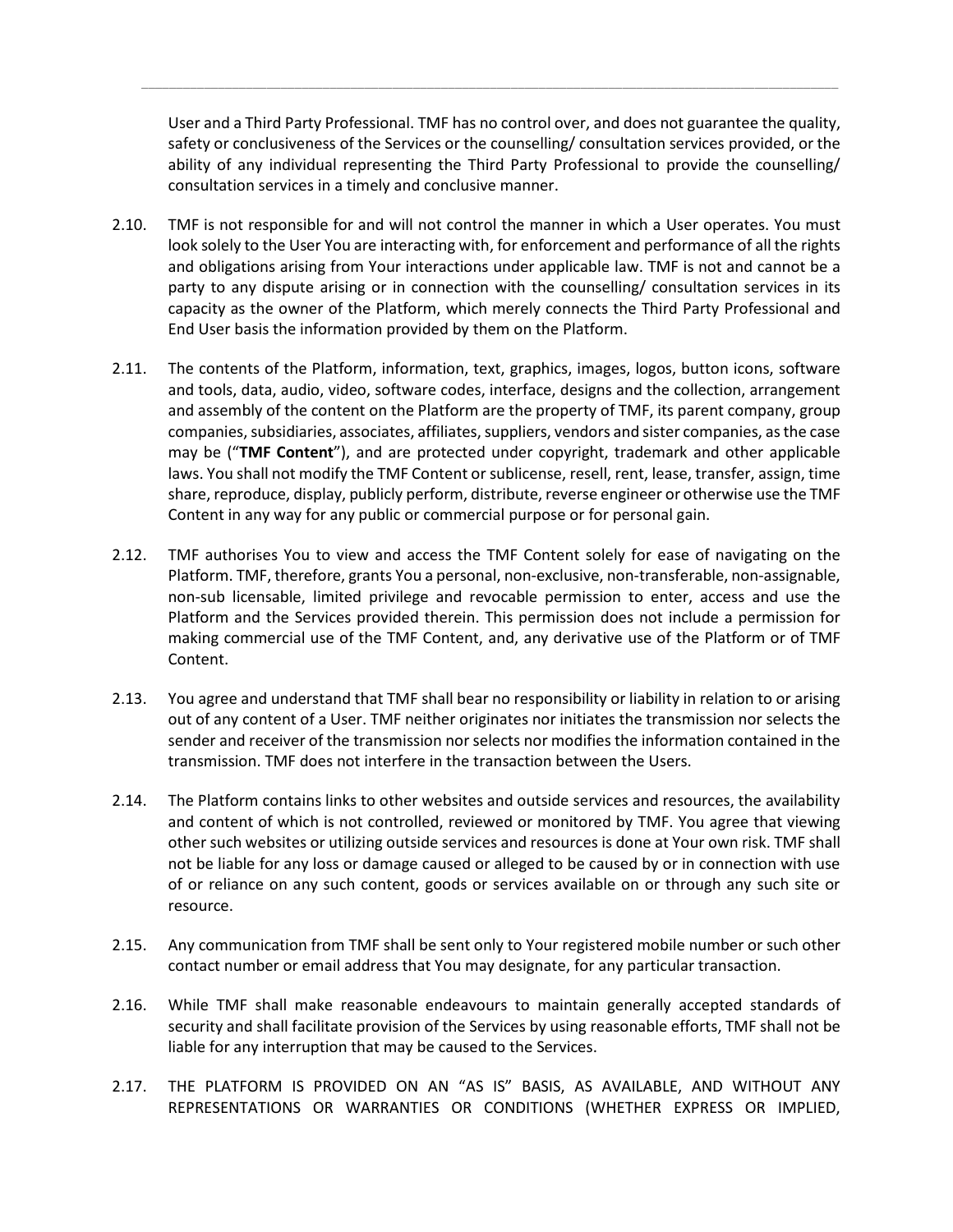INCLUDING THE IMPLIED WARRANTIES OF MERCHANTABILITY, ACCURACY, FITNESS FOR A PARTICULAR PURPOSE, TITLE AND NON-INFRINGEMENT, ARISING BY STATUTE OR OTHERWISE IN LAW OR FROM A COURSE OF DEALING OR USAGE OR TRADE). TMF MAKES NO REPRESENTATIONS OR WARRANTIES, OF ANY KIND, EITHER EXPRESS OR IMPLIED, AS TO THE QUALITY, IDENTITY OR RELIABILITY OF THE SERVICES PROVIDED ON THE PLATFORM, OR AS TO THE AVAILABILITY OF THE PLATFORM, OR AS TO THE ACCURACY OF INFORMATION SHARED ON THE PLATFORM BY ANY USER OR THIRD PARTY. FURTHER, TMF MAKES NO REPRESENTATIONS OR WARRANTIES, OF ANY KIND, EITHER EXPRESS OR IMPLIED, THAT THE SERVICES WILL BE UNINTERRUPTED OR ERROR-FREE, THAT DEFECTS ON THE PLATFORM WILL BE CORRECTED, OR THAT THE PLATFORM IS UP-TO-DATE, FREE OF VIRUSES OR OTHER HARMFUL COMPONENTS OR THAT THE PLATFORM WILL BE ACCESSIBLE AT ALL TIMES.

*\_\_\_\_\_\_\_\_\_\_\_\_\_\_\_\_\_\_\_\_\_\_\_\_\_\_\_\_\_\_\_\_\_\_\_\_\_\_\_\_\_\_\_\_\_\_\_\_\_\_\_\_\_\_\_\_\_\_\_\_\_\_\_\_\_\_\_\_\_\_\_\_\_\_\_\_\_\_\_\_\_\_\_\_\_\_\_\_\_\_\_\_\_\_\_\_\_\_\_\_*

- 2.18. TMF does not covenant or warrant that:
	- the Services will be made available at all times;
	- the TMF Content available on the Platform is complete, true, accurate or non-misleading;
	- the skill and quality of performance of counselling/ consultation services by Third Party Professionals through their respective website will be to the expectation of the End User; and
	- TMF has undertaken any verification of the Users or their credentials.
- 2.19. User Covenants and Obligations

As mandated under the provisions of Regulation 3(2) of the IG Rules, TMF hereby informs You that You are prohibited from hosting, displaying, uploading, modifying, publishing, transmitting, updating or sharing any information that:

- belongs to another person and to which You do not have any right;
- is harmful, harassing, blasphemous, defamatory, obscene, pornographic, paedophilic, libellous, invasive of another's privacy, hateful, or racially, ethnically objectionable, disparaging, relating to or encouraging money laundering or gambling, or otherwise harmful in any manner whatsoever;
- harms minors in any way;
- infringes any patent, trademark, copyright or other proprietary rights;
- violates any law for the time being in force;
- deceives or misleads the addressee about the origin of such messages or communicates any information which is grossly offensive or menacing in nature;
- impersonates or defames another person;
- contains software viruses or any other computer code, files or programs designed to interrupt, destroy or limit the functionality of any computer resource; or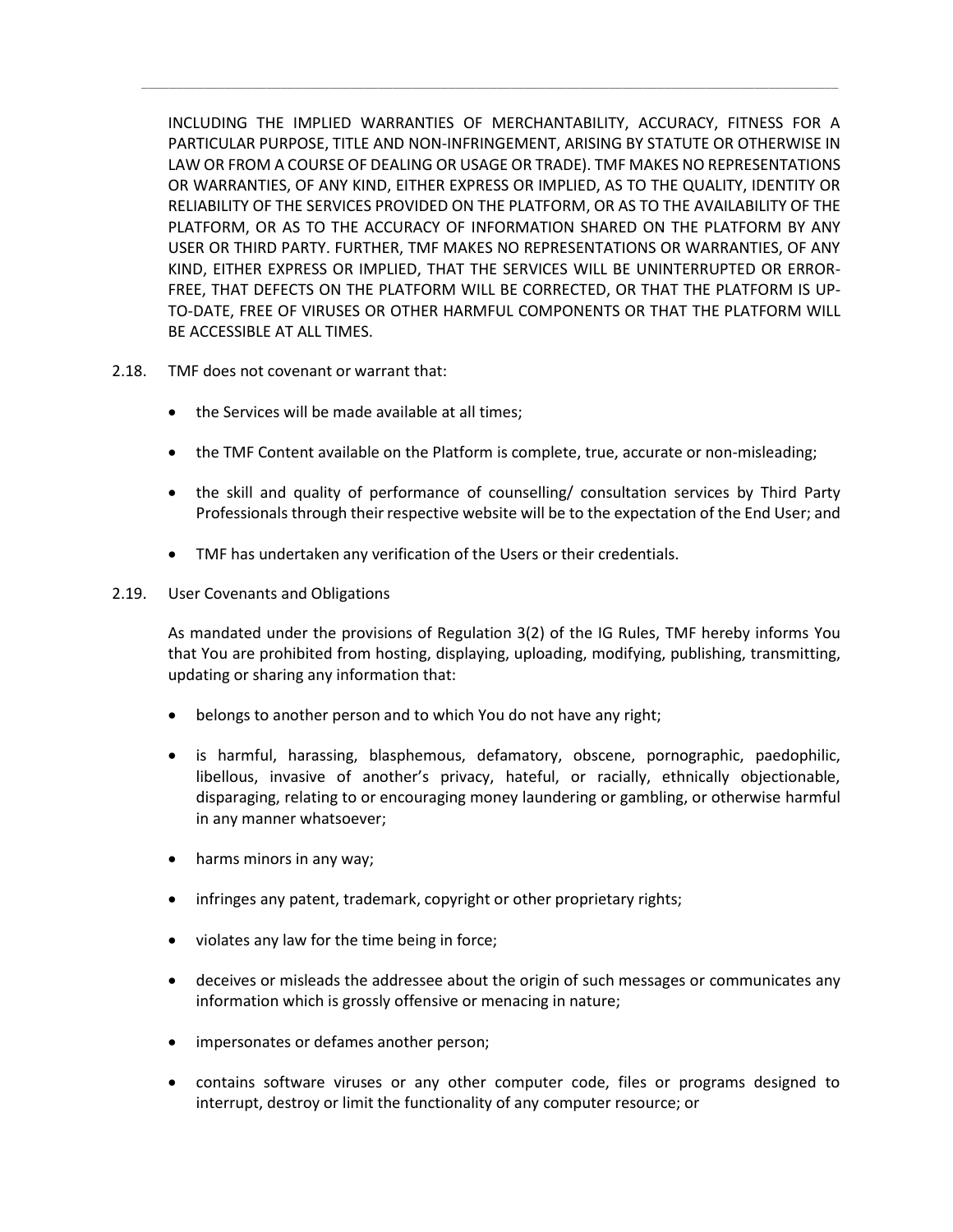• threatens the unity, integrity, defence, security or sovereignty of India, friendly relations with foreign states, or public order or causes incitement to the commission of any cognizable offence or prevents investigation of any offence or is insulting any other nation.

*\_\_\_\_\_\_\_\_\_\_\_\_\_\_\_\_\_\_\_\_\_\_\_\_\_\_\_\_\_\_\_\_\_\_\_\_\_\_\_\_\_\_\_\_\_\_\_\_\_\_\_\_\_\_\_\_\_\_\_\_\_\_\_\_\_\_\_\_\_\_\_\_\_\_\_\_\_\_\_\_\_\_\_\_\_\_\_\_\_\_\_\_\_\_\_\_\_\_\_\_*

- 2.20. You are also prohibited from:
	- violating or attempting to violate the integrity or security of the Platform or the TMF Content;
	- transmitting any information on or through the Platform that is disruptive or competitive to the provision of Services by TMF;
	- intentionally submitting on the Platform, false or inaccurate information;
	- using any engine, software, tool, agent or other mechanism (such as spiders, robots, deeplinks, page-scrapes, avatars, worms, time bombs, easter eggs, cancel bots, intelligent agents, etc.) to navigate or search the Platform;
	- attempting to decipher, decompile, disassemble or reverse engineer any part of the Platform, or attempting to create any derivate works of the Platform;
	- copying, duplicating, broadcasting, transmitting or selling in any manner any of the TMF Content;
	- attempting to gain unauthorized access to any portion or feature of the Platform, other systems, networks connected to the Platform, server, computer, network, or the services offered on or through the Platform by hacking, password 'mining', or any other illegitimate means;
	- making any negative, denigrating, or defamatory statement(s)/comment(s) about the Platform, TMF and/ or any brand name or domain name used by TMF, or otherwise engage in any conduct or action that might tarnish the image or reputation of TMF or any other Users;
	- forging headers or otherwise manipulating identifiers in order to disguise the origin of any message, transmittal You send through the Platform, or any Solutions offered on or through the Platform; and/ or
	- sharing any business sensitive information, you may have access to as a User, with TMF's direct competitors or using such business sensitive information for competitive purposes.
- 2.21. You are also obligated to:
	- refrain from acquiring any ownership rights by downloading the TMF Content;
	- read the Agreement and agree to accept the terms and conditions set out therein;
	- refrain from copying or modifying the TMF Content available on the Platform for any purpose;
	- comply with all applicable laws in connection with Your use of the Platform;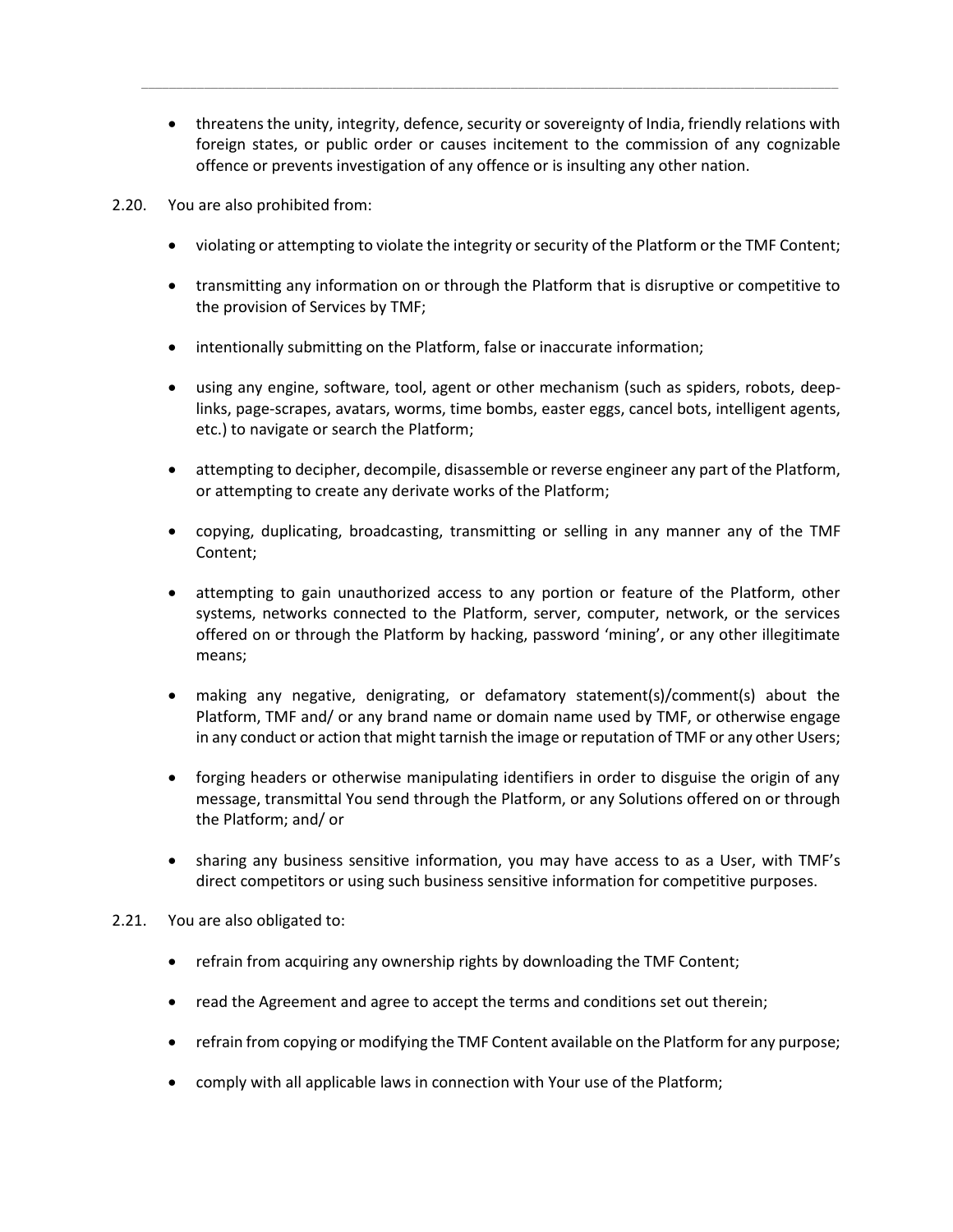- use the Services for personal, non-commercial use; and
- limit the use and access of the Platform to India only. TMF IS NOT RESPONSIBLE IF YOU ACCESS THE PLATFORM AND/OR AVAIL ANY SERVICES FROM OUTSIDE INDIA.

*\_\_\_\_\_\_\_\_\_\_\_\_\_\_\_\_\_\_\_\_\_\_\_\_\_\_\_\_\_\_\_\_\_\_\_\_\_\_\_\_\_\_\_\_\_\_\_\_\_\_\_\_\_\_\_\_\_\_\_\_\_\_\_\_\_\_\_\_\_\_\_\_\_\_\_\_\_\_\_\_\_\_\_\_\_\_\_\_\_\_\_\_\_\_\_\_\_\_\_\_*

- 2.22. You hereby authorize TMF to declare and provide declarations to any governmental authority on request, on Your behalf, including that the Services requested by You are for personal, noncommercial use.
- 2.23. TMF may disclose or transfer any information provided by You to any person as it deems fit, subject to the terms and conditions set out in the Privacy Policy. In terms of the SPI Rules, TMF can transfer sensitive personal data or information to any other body corporate or a person that ensures the same level of data protection that is adhered to by TMF as provided for under the SPI Rules, only if such transfer is necessary for the performance of the lawful contract between TMF or any person on its behalf and You or where You have consented to such data transfer.
- 2.24. User Information
	- All information in relation to any User as available on the Platform (collectively referred to as "**User Information**") is provided solely for Your reference and/or ease of use of the Platform. TMF is not endorsing any User Information and is not responsible for any errors and representation nor is it associated with it and You shall access and/or You shall upload the User Information at Your own risk.
	- Further, it is up to You to take sufficient precautions to ensure that whatever links You select, whether from the Platform, or otherwise, is free of such items such as, but not limited to, viruses, worms, trojan horses, defects and other items of a destructive nature.
	- You acknowledge that You may have access to sensitive personal information ("**SPI**") of Users of the Platform. You warrant and undertake that You shall not disclose such SPI to any third party, shall utilize such SPI only for purposes of fulfilling the objective of this Platform and shall maintain such SPI in strict confidence.

# 2.25. Intellectual Property Rights and Confidentiality

Except the intellectual property of the Third Party Professionals, all the intellectual property used on the Platform by TMF, including the TMF Content, shall remain the property of TMF, its parent company, group companies, subsidiaries, associates, affiliates, suppliers, vendors, sister companies or of any third party hosting such intellectual property on the Platform, unless expressly permitted or agreed to otherwise. Except as provided in the Agreement, the intellectual property materials may not be modified, copied, reproduced, distributed, republished, downloaded, displayed, sold, compiled, posted or transmitted in any form by any means, including but not limited to, electronic, mechanical, photocopying, recording or other means, without the prior express written permission of TMF, its parent company, group companies,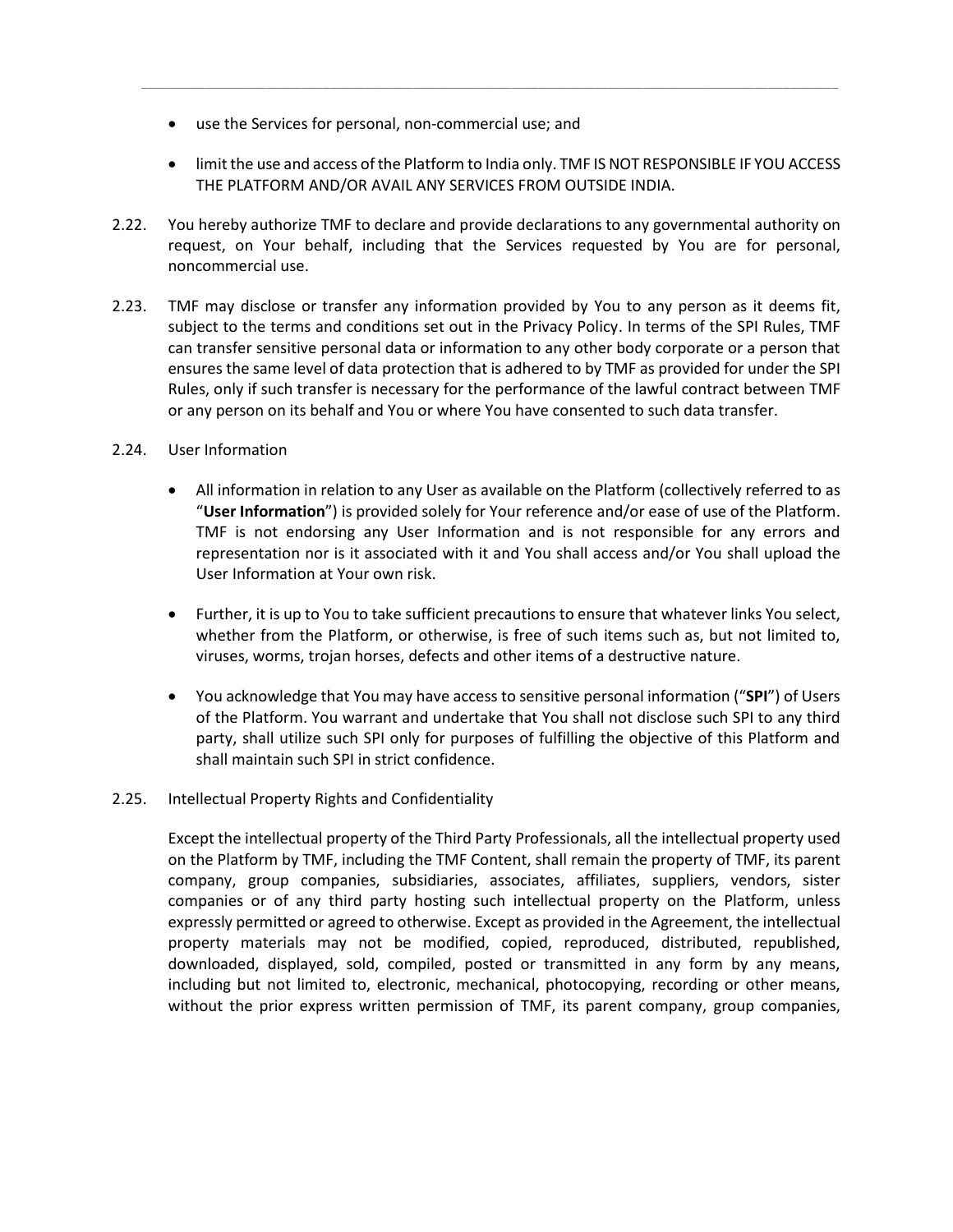subsidiaries, associates, affiliates, suppliers, vendors, sister companies or any third party hosting such material on the Platform, as the case may be.

*\_\_\_\_\_\_\_\_\_\_\_\_\_\_\_\_\_\_\_\_\_\_\_\_\_\_\_\_\_\_\_\_\_\_\_\_\_\_\_\_\_\_\_\_\_\_\_\_\_\_\_\_\_\_\_\_\_\_\_\_\_\_\_\_\_\_\_\_\_\_\_\_\_\_\_\_\_\_\_\_\_\_\_\_\_\_\_\_\_\_\_\_\_\_\_\_\_\_\_\_*

- 2.26. Your use of the Platform and the Services provided therein and thereby is governed by these Terms of Use and the Privacy Policy. It is Your responsibility to review the Privacy Policy, which is incorporated by reference herein.
- 2.27. The Privacy Policy is posted on the Platform and may be updated from time to time. TMF may be required by law to disclose information to government authorities, law enforcement agencies or third parties upon issue of an order or notice, and You hereby authorize TMF to disclose information as TMF believes, in its sole discretion, is necessary or appropriate.
- 2.28. Unlawful or Prohibited Use

You warrant to TMF that You will comply with all applicable laws, statutes, ordinances, regulations and treaties regarding the use of the Platform and the Services. You further warrant that You will not use the Platform in any way prohibited by terms contained in the Agreement or under applicable law.

- 2.29. Liability
	- You acknowledge and undertake that You are accessing the Platform and availing the Services available therein at Your own risk and that You are using prudent judgment before doing so. TMF shall, at no point, be held liable or responsible for any representations or warranties made by any User hereunder or otherwise.
	- TMF does not provide or make any representation, warranty or guarantee, express or implied about the Platform, the Services, or the counselling/ consultation services provided/ sought by You, as the case maybe, and all implied warranties under law or contract are to the maximum extent possible hereby disclaimed.
	- TMF OR THE PLATFORM WILL HAVE NO LIABILITY (UNDER LAW, CONTRACT, EQUITY OR OTHERWISE) IN RESPECT OF OPERATION OF THE PLATFORM OR ANY AND ALL SERVICES PROVIDED AND SERVICES AVAILED. IN ANY CASE, TMF'S AGGREGATE LIABILITY FOR ALL LOSSES AND DAMAGES ARISING UNDER THIS TERMS OF USE SHALL BE LIMITED TO INR 5000.
	- In no event shall TMF be liable to You for any special, indirect, consequential, incidental or punitive damages pursuant to this Agreement, including but not limited to, loss of profits, loss of business opportunities or loss of goodwill, even if advised of the possibility of such damages.
- 2.30. Indemnity

You hereby agree to indemnify and hold harmless TMF, its group companies, affiliates, associates, officers, directors, employees, consultants, licensors, agents and representatives from any and all claims, losses, damages, and/or costs (including attorney fees and costs) arising from, (i) Your access, browsing or use of the Platform or Services (ii) Your violation of the Agreement (iii) actual and/or alleged infringement, by any third party of Your Account with TMF, (iv) action or inaction on behalf of a User in performing and delivering the counselling/ consultation services, and (vii)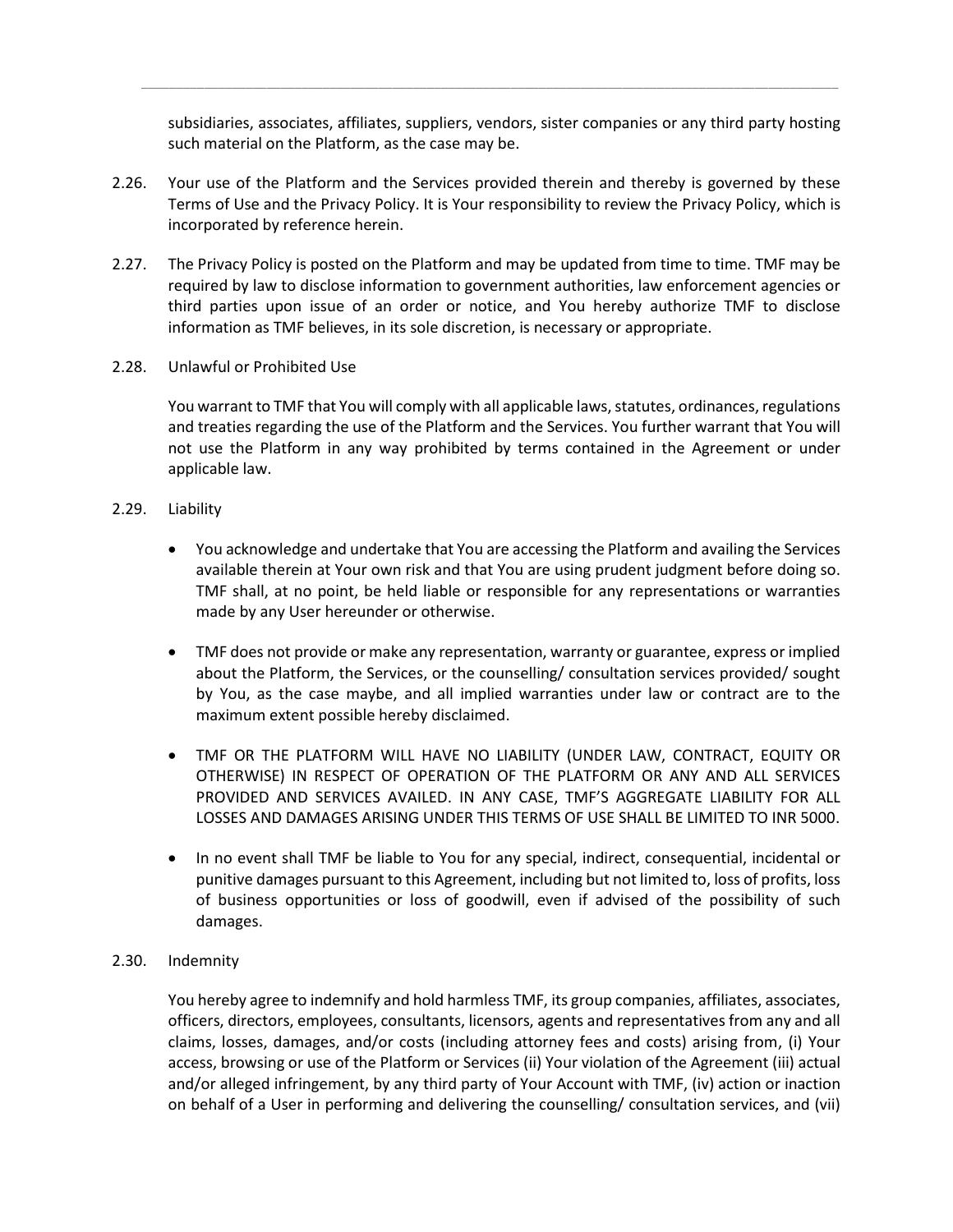any dispute between Usersto which TMF is made a party re the counselling/ consultation services. TMF shall notify You promptly of such claim, loss, liability, or demand, and in addition to Your foregoing obligations, You agree to provide TMF with reasonable assistance, at Your expense, in defending any such claim, loss, liability, damage or cost.

*\_\_\_\_\_\_\_\_\_\_\_\_\_\_\_\_\_\_\_\_\_\_\_\_\_\_\_\_\_\_\_\_\_\_\_\_\_\_\_\_\_\_\_\_\_\_\_\_\_\_\_\_\_\_\_\_\_\_\_\_\_\_\_\_\_\_\_\_\_\_\_\_\_\_\_\_\_\_\_\_\_\_\_\_\_\_\_\_\_\_\_\_\_\_\_\_\_\_\_\_*

#### 2.31. Grievance Officer

In accordance with the provisions of the SPI Rules, any grievances which You may have with respect to the information shared by You with TMF hereunder and its treatment, may be directed by You to the grievance officer of TMF at mrinal.roka@techmahindrafoundation.org.

# 2.32. Severability and Assignment

- If any provision of the Agreement is determined to be invalid or unenforceable in whole or in part, such invalidity or unenforceability shall attach only to such provision and the remaining part of such provision and all other provisions of the Agreement shall continue to be in full force and effect. Notwithstanding the foregoing, such provision shall be enforced to the maximum extent permissible so as to give effect to the intent as reflected by that provision.
- You will not transfer, assign or delegate Your rights or obligations (including Your account opened by the Platform upon registration ("**Account**")) under the Agreement to anyone without the express written permission of TMF, and any attempt to do so will be null and void. TMF may assign the Agreement or its rights, or obligations hereunder to any third party in its sole discretion.

# 2.33. Term and Termination

- The Agreement will remain in full force and effect while You are registered with the Platform or use or provide any Services available on the Platform in any form or capacity.
- TMF reserves the right to terminate your use of the Platform and/ or displaying Your credentials on the Platform with or without notice, in the event of Your breach of any terms contained in the Agreement, misrepresentation of information, breach of applicable law or if.
- TMF may terminate the Agreement at any time, by requiring You to de-register on the Portal.
- You may terminate the Agreement at any time, by de-registration on the Portal.
- Any provision of the Agreement which imposes an obligation or creates a right that by its nature will be valid after termination or expiration of the Agreement, shall survive the termination or expiration of the Agreement.
- Without limiting TMF's other remedies, TMF may issue a warning, or temporarily or indefinitely suspend or terminate Your Account, refuse Your access of the Platform, and/ or remove your name and logo from the Platform (as the case maybe) if: (a) You breach the letter or spirit of any terms and conditions of the Agreement; or (b) TMF believes in its sole discretion that Your actions may cause legal liability for You, or for TMF or are contrary to the interests of the Platform. In the event TMF exercises such right, You must not continue to use the Platform under the said Account, a different account, or register under a new account.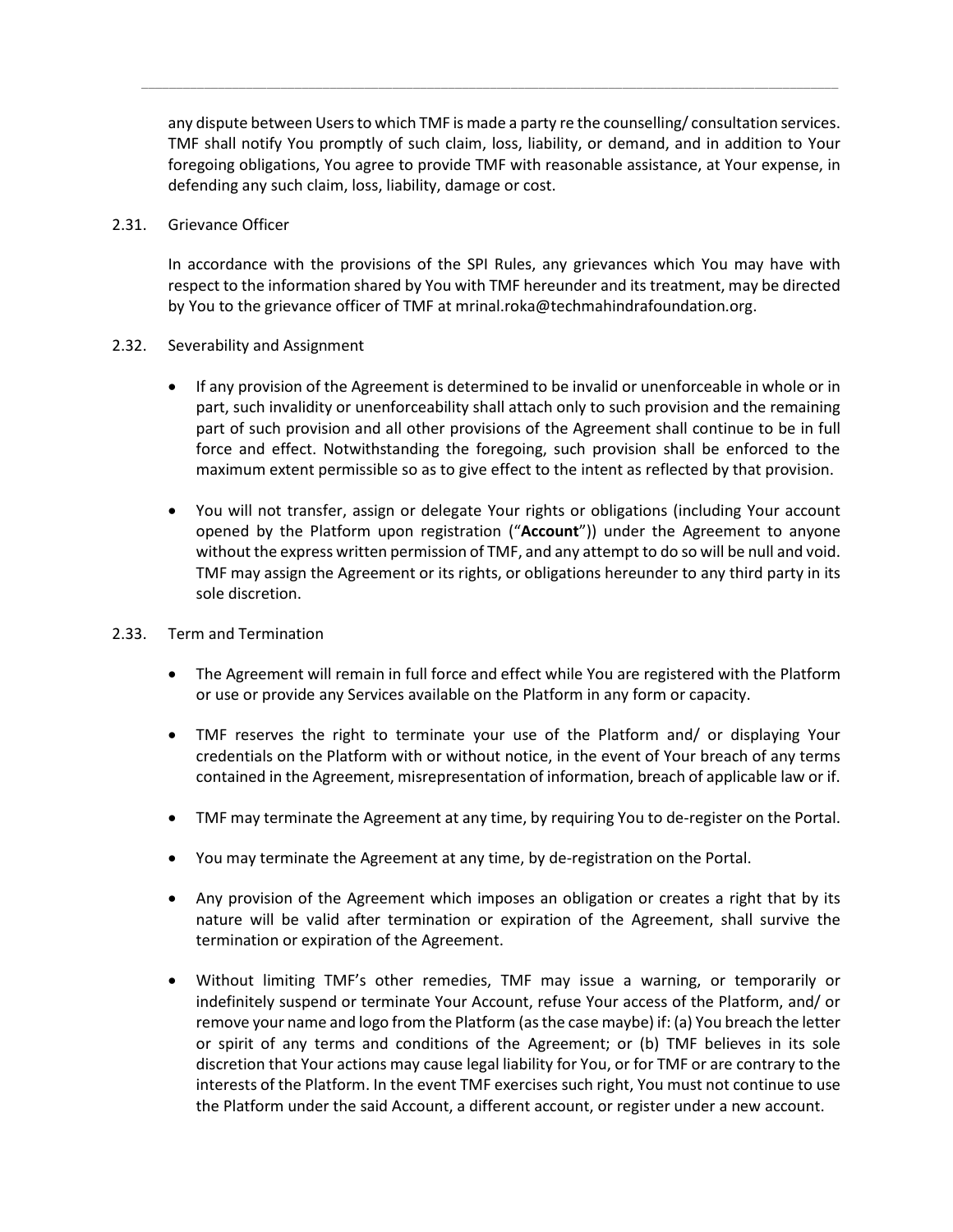• When Your Account is terminated for any reason, You will no longer have access to the Platform, along with any data, messages, files and other material You keep on the Platform. The material, if any, shall be forthwith deleted by You.

*\_\_\_\_\_\_\_\_\_\_\_\_\_\_\_\_\_\_\_\_\_\_\_\_\_\_\_\_\_\_\_\_\_\_\_\_\_\_\_\_\_\_\_\_\_\_\_\_\_\_\_\_\_\_\_\_\_\_\_\_\_\_\_\_\_\_\_\_\_\_\_\_\_\_\_\_\_\_\_\_\_\_\_\_\_\_\_\_\_\_\_\_\_\_\_\_\_\_\_\_*

#### 2.34. Dispute Resolution and Governing Law

- The Agreement and any contractual obligation between TMF and You under the Agreement shall be governed by the laws of India, subject to the exclusive jurisdiction of the courts at Pune, Maharashtra.
- TMF may at its option, seek to settle any dispute arising out of or in connection with the Agreement through mediation in accordance with the Alternate Dispute Resolution and Mediation Rules, 2003.
- In the event that TMF and You are unable to amicably resolve a dispute pursuant to mediation within thirty (30) days, You hereby expressly agree that all disputes shall be finally settled by arbitration in accordance with the Arbitration and Conciliation Act, 1996. The arbitration proceedings shall be conducted in the English language. The seat of arbitration shall be Pune. The arbitration shall be conducted by a sole arbitrator appointed by TMF.
- Arbitration awards shall be reasoned awards and shall be final and binding on TMF and You, and shall be enforceable in any court of competent jurisdiction.

# 2.35. Waiver

TMF's failure to enforce any provision of the Agreement or respond to a breach by You shall in no way imply a waiver of TMF's right to subsequently enforce any provision of the terms of the Agreement or to act with respect to similar breaches by You.

#### 2.36. Force Majeure

Neither of the parties to the Agreement shall be responsible for the failure to perform or any delay in performance of any obligation hereunder due to, accidents, fires, floods, telecommunications or Internet failures, strikes, wars, riots, rebellions, blockades, lockdowns, operation of law, epidemics, pandemics, cyberattacks, acts of government, governmental requirements and regulations or restrictions imposed by law or any other similar conditions beyond the reasonable control of such party. The time for performance of such party shall be extended by the period of such delay.

#### 2.37. Notices

All notices and communications to the Platform shall be in writing, in English and shall be sent to info@techmahindrafoundation.org.

All legal notices and communications will be served to the email or postal address You provide to us while enrolling as a User on the Platform. Notice will be deemed given to You 24 hours after such email notice has been sent and/ or written notice has been received.

#### 2.38. Interpretation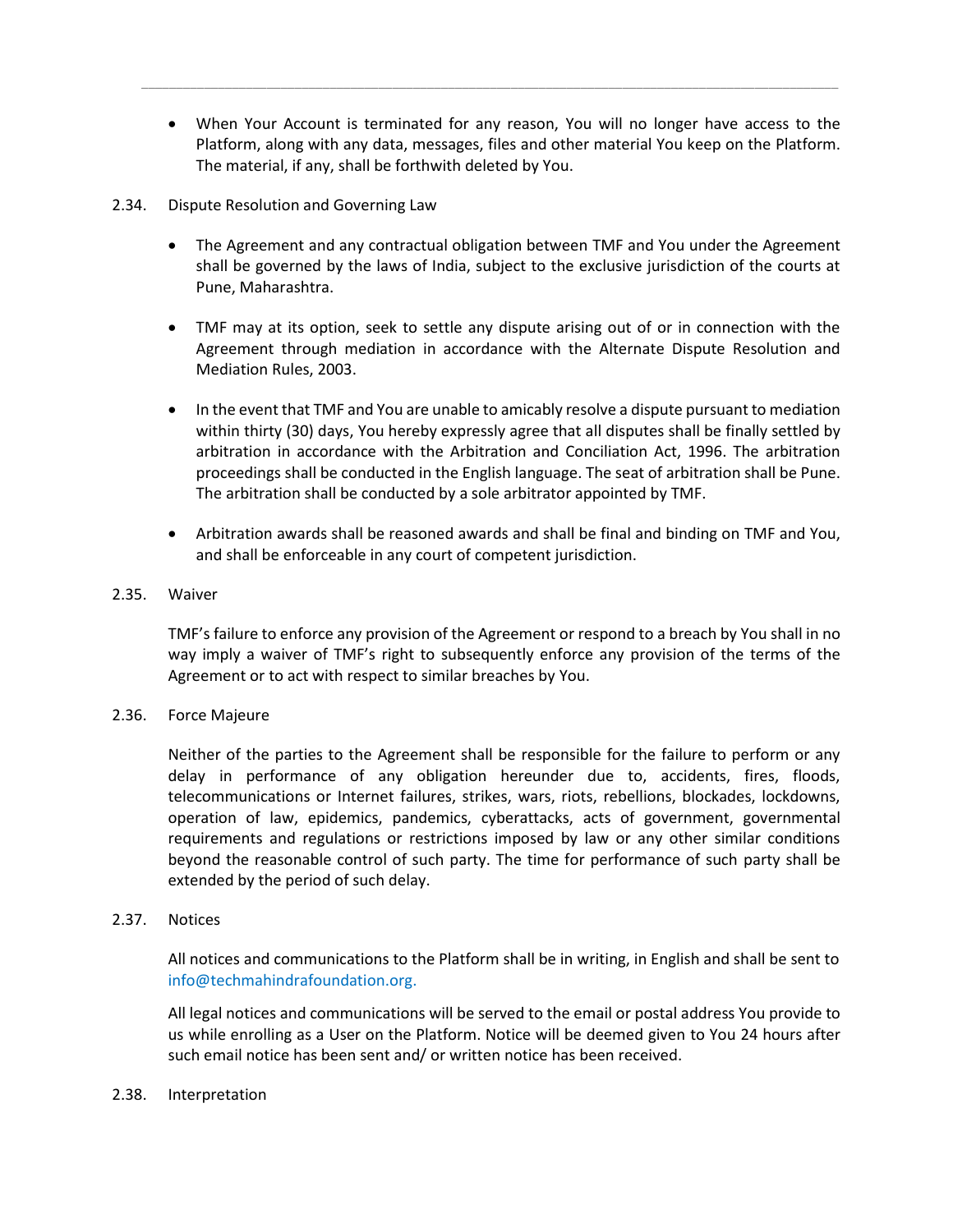• Headings, subheadings, titles, subtitles to clauses, sub-clauses and paragraphs are for information only and shall not form part of the operative provisions of the Agreement and shall be ignored in construing the same;

*\_\_\_\_\_\_\_\_\_\_\_\_\_\_\_\_\_\_\_\_\_\_\_\_\_\_\_\_\_\_\_\_\_\_\_\_\_\_\_\_\_\_\_\_\_\_\_\_\_\_\_\_\_\_\_\_\_\_\_\_\_\_\_\_\_\_\_\_\_\_\_\_\_\_\_\_\_\_\_\_\_\_\_\_\_\_\_\_\_\_\_\_\_\_\_\_\_\_\_\_*

- Words denoting the singular shall include the plural and words denoting any gender shall include all genders;
- The words "include" and "including" are to be construed without limitation; and
- References to the word "Your" shall have the same meaning as "You".

# 2.39. Feedback

You may voluntarily provide Your input regarding the Platform including, without limitation, comments or suggestions regarding the possible modification, correction, improvement or enhancement of the Platform (collectively "**Feedback**"). You agree that TMF decided to use such Feedback, TMF shall be entitled to use the Feedback for any purpose and in any manner, without prior written notice to You, and without any restriction and remuneration of any kind to You. Feedback provided by You shall be deemed to be non-confidential. You represent and warrant that (i) Your Feedback does not contain Your or any third party confidential or proprietary information; (ii) TMF is not under any obligation of confidentiality, express or implied, with respect to the Feedback.

#### **3. SPECIFIC TERMS OF USE FOR END USERS**

The terms in this clause 3 are applicable only to End Users in addition to other terms and conditions provided in clauses 1 and 2 of this Terms of Use.

- 3.1. You shall be required to provide Your registered phone number as part of the registration process on the Platform. By registering on the Platform, and clicking on the 'I accept' tab at the time of registering or accessing the Platform or otherwise providing Your personal information, You agree to have given express and specific consent for such collection and processing of data for the purpose of use of the Platform.
- 3.2. You agree to provide true, accurate and complete information as prompted for registration on the Platform. If You provide any information that is untrue, inaccurate, not current, incomplete, or if TMF has reasonable grounds to suspect that the information provided by You is untrue, inaccurate, not current, incomplete, or not in accordance with the terms of the Agreement, TMF reserves the right to indefinitely suspend, terminate or block Your Account, and refuse to provide You with access to the Platform in future.
- 3.3. You agree that You shall only select the Third Party Professional who provides counselling/ consultation services in the category You are seeking such services, and You agree that the Platform/ TMF shall not be liable for any incorrect selection made by You.
- 3.4. You agree that the Platform/ TMF shall not be liable for the availability, quality, continuity or accuracy of the counselling/ consultation services provided by the Third Party Professional.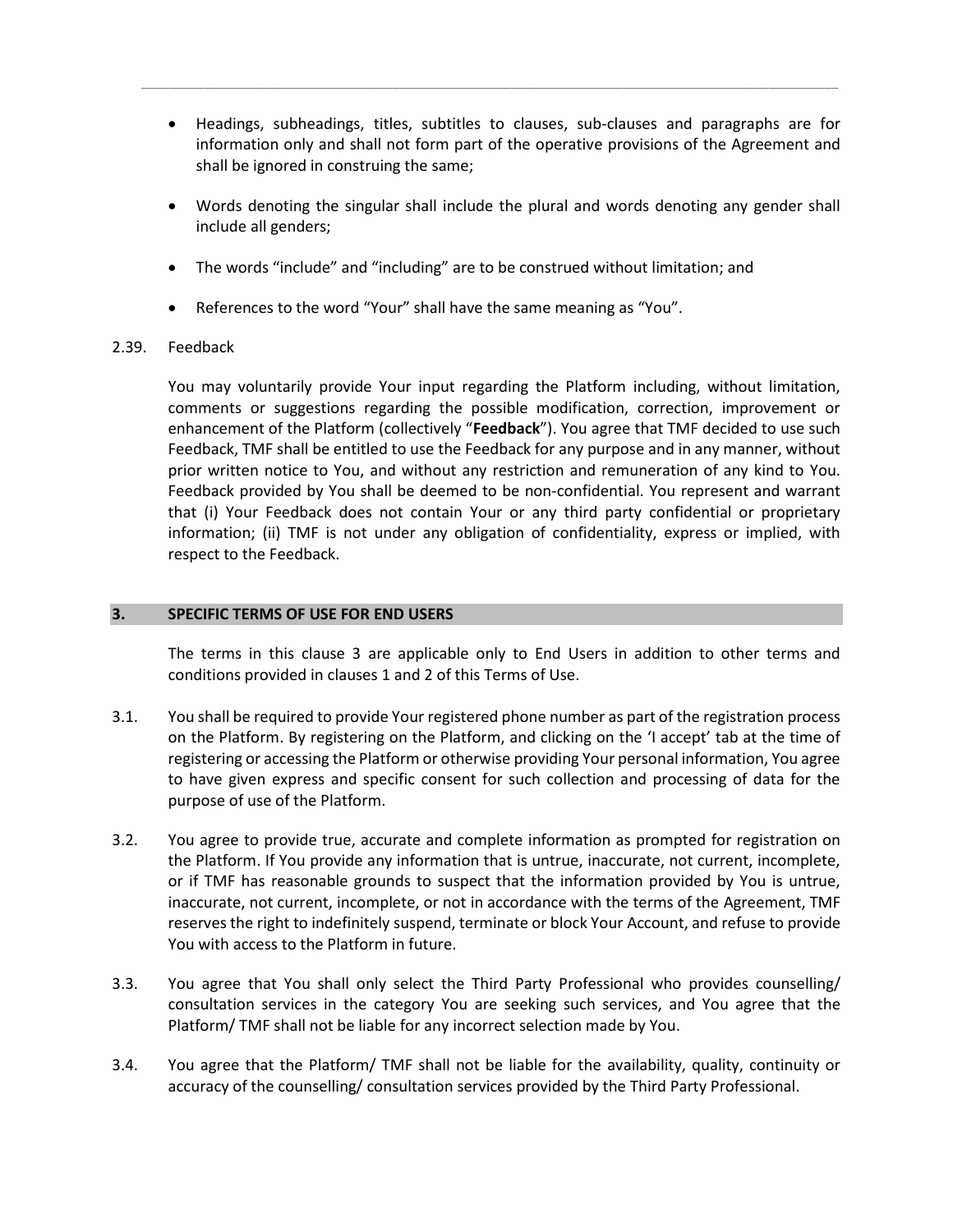3.5. You hereby acknowledge and understand that You may share various information including SPI with the Third Party Professional after visiting their website through the Platform and TMF shall not be responsible for protecting any of the information shared or any breach by the Third Party Professional of the applicable laws for protecting the shared information.

*\_\_\_\_\_\_\_\_\_\_\_\_\_\_\_\_\_\_\_\_\_\_\_\_\_\_\_\_\_\_\_\_\_\_\_\_\_\_\_\_\_\_\_\_\_\_\_\_\_\_\_\_\_\_\_\_\_\_\_\_\_\_\_\_\_\_\_\_\_\_\_\_\_\_\_\_\_\_\_\_\_\_\_\_\_\_\_\_\_\_\_\_\_\_\_\_\_\_\_\_*

- 3.6. You hereby acknowledge that a Third Party Professional's website may get terminated/ de-listed from the Platform after You visit the website through the Platform and in such cases TMF shall not be responsible for any prior communication made by You with the Third Party Professional.
- 3.7 Notwithstanding any other indemnity obligations under this Agreement, You shall indemnify TMF against any claims, losses, damages arising out of breach of Your obligations under this clause.
- 3.8 You hereby acknowledge that a feedback mechanism may be put on the Platform and You shall be required to rate the Services on a parameter of 1 to 5, or such other parameters as determined by the Platform.

# **4. SPECIFIC TERMS OF USE FOR THIRD PARTY PROFESSIONALS**

The terms in this clause 4 are applicable only to Third Party Professionals who are listed on the Platformand are in addition to other terms and conditions provided in clauses 1 and 2 of this Terms of Use.

- 4.1. You warrant and undertake that You and every individual representing You is duly registered under and in compliance with all applicable laws, regulations and guidelines, including but not limited to the Companies Act, 1956, the Companies Act, 2013, Indian Trust Act, 1882, Partnership Act, 1932, Limited Liability Partnership Act, 2008, Society Registration Act, 1860, Indian Medical Council Act, 1956, Indian Medical Council Regulations, 2002, etc.; and such registration is valid, and has neither been nor is in the process of being revoked/ cancelled.
- 4.2. If any of Your or Your representatives' regulatory licenses are revoked or suspended for any reason by the competent authority, or you are barred from rendering counselling/consultation services or if you are in breach of any applicable laws, You shall forthwith notify TMF, and TMF reserves the right to immediately and indefinitely de-list Your website from the Platform, with or without notice to You.
- 4.3. You agree that You have provided the information listed on the Platform voluntarily, and you have all legal rights, title and interest to all intellectual property rights shared by You which will be displayed on the Platform. You agree that You will not initiate any claim against TMF and/ or the Platform in relation to display of any of Your intellectual property on the Platform, including but not limited to your logo, trademark, domain name, etc. Further, you agree to indemnify TMF and/ or the Platform against any third party claims arising out of or in relation to display of Your intellectual property on the Platform.
- 4.4. You hereby grant TMF explicit consent and grant TMF an irrevocable, perpetual, non-transferable license to display Your name, logo, helpline number, website's link and a brief service description